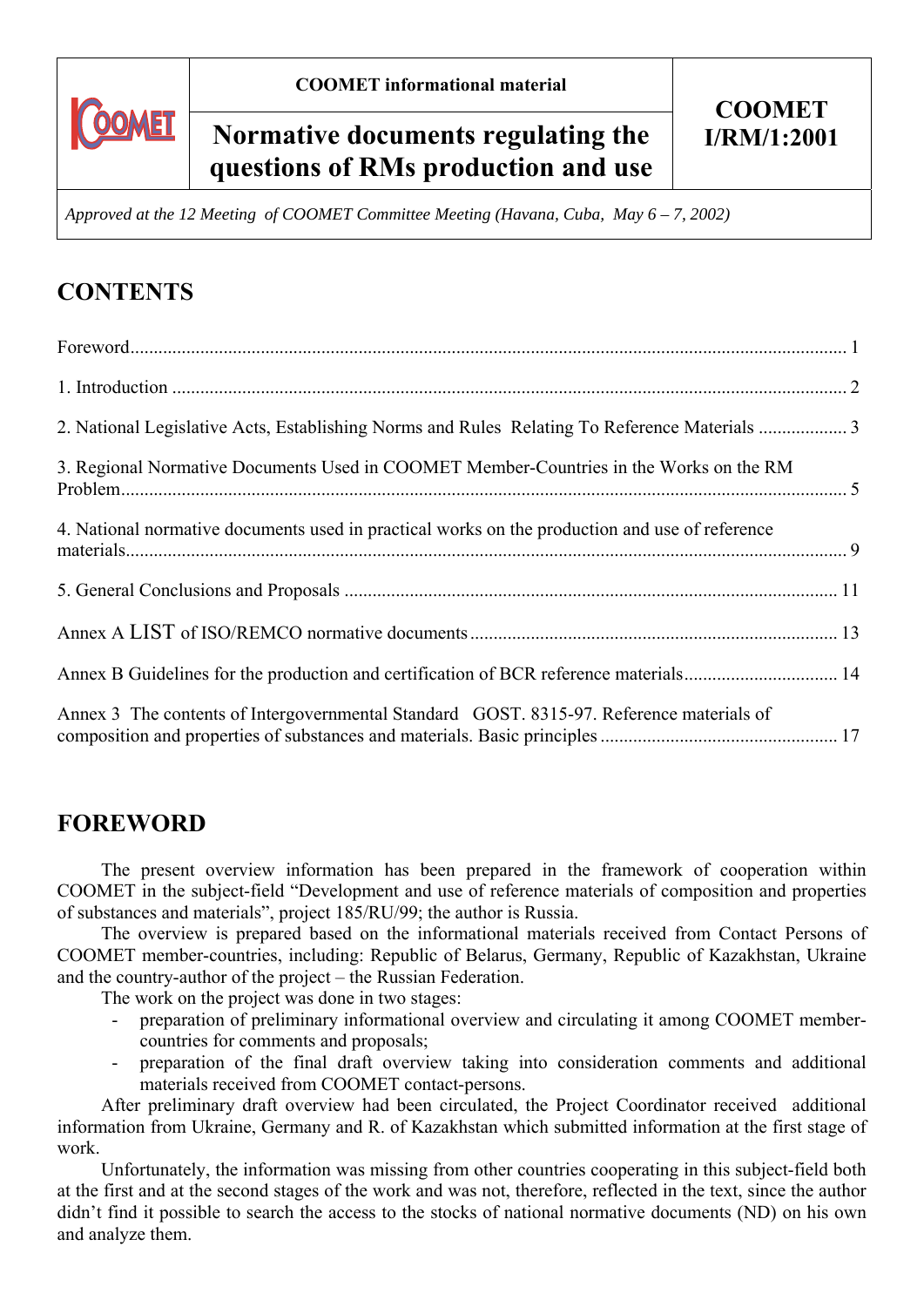But it doesn't rule out the possibility of preparing an annex to the present text, providing, that the meeting of COOMET experts, when discussing the results of work within the subject-field in point, finds it possible and feasible.

In supplementary information received from Germany, Mr. H. Klich expressed his concern about insufficient reflection of ISO/REMCO documents in the overview and recommended to list them in the annex to the document. In the present version this recommendation was taken into account. Supplementary information from Ukraine and R. of Kazakhstan was also included in the final draft.

Hereinafter in the text the acronyms of the following international and regional organizations are used: International Organization for Standardization – ISO

International Organization of Legal Metrology – OIML

International Atomic Energy Agency – IAEA

International Union of Pure and Applied Chemistry – IUPAC

World Health Organization – WHO

European Cooperation of National Metrological Institutions – EUROMET

Euro-Asian Cooperation of National Metrological Institutions – COOMET

Euro-Asian Council for Standardization, Metrology and Certification – EASC.

## **1. INTRODUCTION**

The history of regulating requirements for reference materials of composition and properties of substances and materials (RM) in the form of official normative documents (standards, guides, rules) is not very long.

We can assume with high probability, that the USSR State Standard 14263-69 "GSI. General Requirements for Reference Materials of Substances and Materials" adopted in February 1969, was the first official normative document in the world practice.

At the same time the use of substances and materials called now "reference materials" has deeper traditions dating back to the first years of the last century.

But it was only in 1970s that reference materials began to receive increasing attention of official metrological services due to their extremely important role in ensuring the uniformity of measurements and due to widening the competence of metrological services as regards new kinds and fields of measurements including various methods of quantitative chemical analyses in metallurgy, geology, production of foodstuffs, environmental protection, etc.

At the same 1070s reference materials evoked interest of authoritative international organizations, such as, ISO and OIML in the framework of which special working bodies were established to take up this problem: in 1973 International Working Group (REMPA) was set up in ISO, in 1975 it was transformed into ISO Council Committee on reference materials (ISO/REMCO); in the same 1975 in OIML Pilot Secretariat SP 27 "General Principles for the use of Reference materials in Legal Metrology", transformed in 1995 into Subcommittee SC 3 "Reference Materials" within Technical Committee TC 3 "Metrological Control" was created.

It is a common knowledge, that provisions and rules in the field of metrological activity are traditionally regulated by normative documents and so is the outcome of work of international organizations usually embodied in guides, recommendations and other international documents.

That is why, beginning with 70s in natural agreement with the logical course of things, the developments of both national and international normative documents are being continually undertaken in the province of RM production and application, which forms the normative foundation for practical organization of works.

It should be noted, that after the first above-mentioned international bodies concerned with RMs in ISO and OIML were officially established, the works on these problems were included in the scope of many other international and regional organizations, including: IAEA, IUPAC, WHO, EUROMET, EASC, COOMET, etc.

It should be pointed out, that the leading role among international organizations belongs to ISO/REMCO which, apart from the development of ND, plays a certain international coordinating role,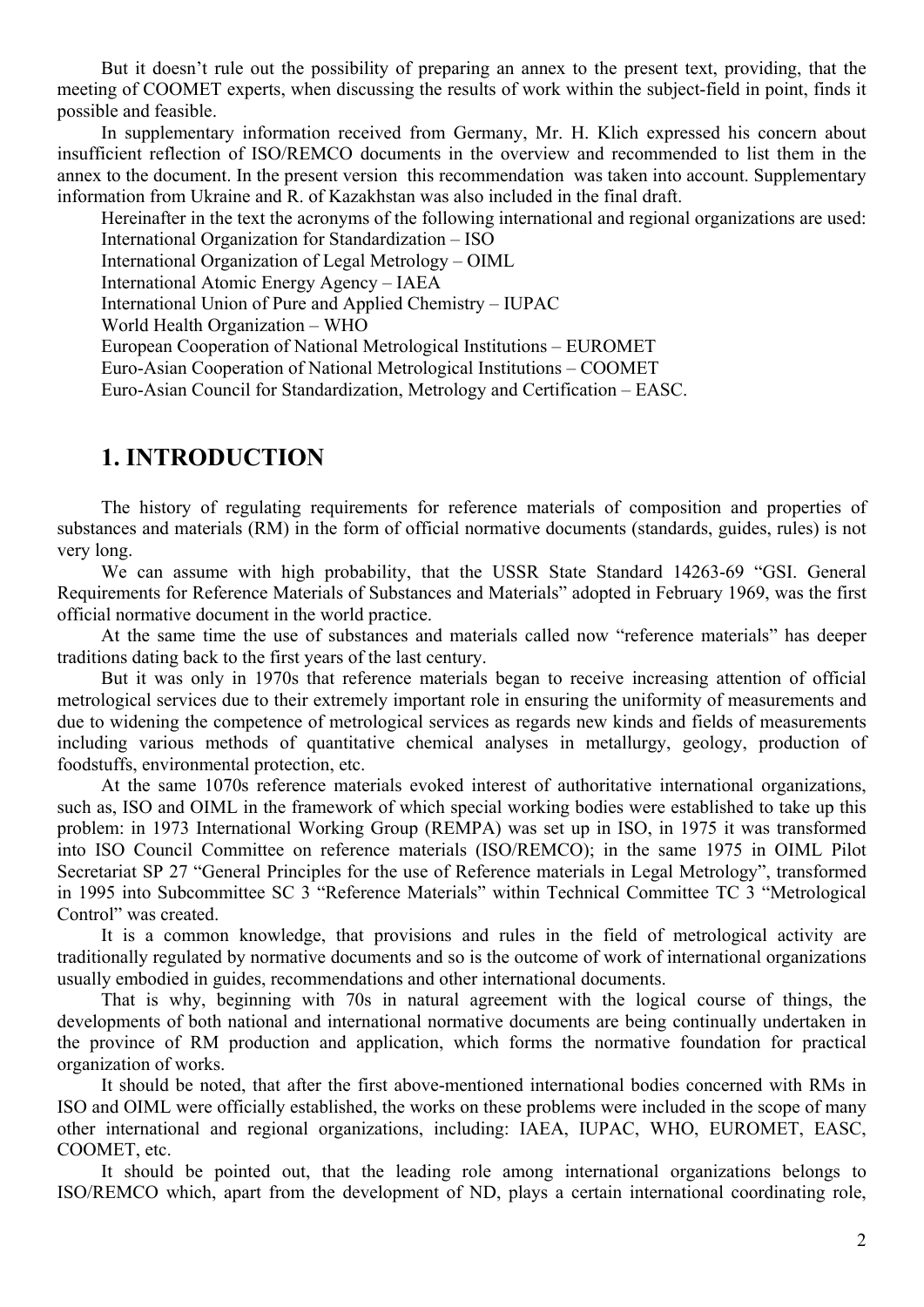primarily, by preparation of general ND, the provisions of which are used as basic principles in the development of normative documents by both national metrological bodies and international organizations.

Annex 1 lists ISO/REMCO Guides, directly relating to RM development, certification, application and presentation of RM documentation.

It is quite natural, that ISO/REMCO normative documents do not completely settle the problem of regulating the process of RM production and use are not able to take a full account of national practice in this field of activity, which is specified and developed in national (and regional) normative documents.

So, such state of affairs may be considered quite natural, when in the presence of international ND, the national ND, including those similar to the international ones, are being developed.

Besides, as far as the author of the present overview knows, many countries of the Eastern Europe, including the Russian federation, establish the order for use of international standards, stipulating certain formal and legal procedures.

Only after these procedures are fulfilled and provided that international or regional standard corresponds to a sufficient extent to the national practice (which is not always the case), it may be used as a national standard with this or that mandatory fulfillment of the requirements thereof.

On the other hand, when developing draft national standards the agreement of their provisions relating to the object of standardization, with international ND is analyzed and certain measures are taken to eliminate contradictions. Unfortunately, this analysis and assessment of compatibility are reflected only in the documents accompanying the development of a standard, but not in the text of the document itself (by references or citing), which sometimes may produce an impression of ignoring international ND.

These explanations should be taken into account when considering the information provided in the overview.

It should be also noted, that the practice of RM production and application revealed that the requirements of normative documents formulated at the general, so to say, conceptual level (inherent in international ND) are sometimes misinterpreted by specialists and fail to answer all the questions, so they need to be explained and detailed, which is the reason and grounds for the development of supplementary normative documents, mainly of methodical nature.

Due to the fact, that RMs as a kind of measuring means are the object of metrological supervision, great importance is attached to the matters of uniform preparation and contents of RM documentation, reflection of essential elements in the working documents on RMs, including the information about RM producers and suppliers, the bodies which approved or recognized the RM type, etc.

All the requirements of like kind are, as a rule, reflected in national ND for RMs.

But these requirements may be subject to harmonization or unification beginning with regional metrological organizations with gradual extension of such unification to the international scale.

This approach may appear to serve as a landmark in selecting the object of standardization or normative regulation within COOMET.

The author would like to note, that the works on reference materials in the framework of EASC may serve an example of rather profound intergovernmental unification of normative requirements for RMs where alongside with standards, establishing general principles and requirements, a number of ND regulating various additional aspects of RM metrological certification, examination of technical documents, etc. has been adopted.

## **2. NATIONAL LEGISLATIVE ACTS, ESTABLISHING NORMS AND RULES RELATING TO REFERENCE MATERIALS**

According to modern definition the notion "normative document" is generic and may cover various kinds of documents, including those establishing juridical (legal) norms and requirements. Such an approach gives grounds to classify the documents of the highest legal status (laws adopted by national legislative bodies, documents approved by governmental acts or other bodies of the state administration) among normative documents. As it is known, a number of metrological rules is regulated at the legal level, being the juridical foundation of their application everywhere.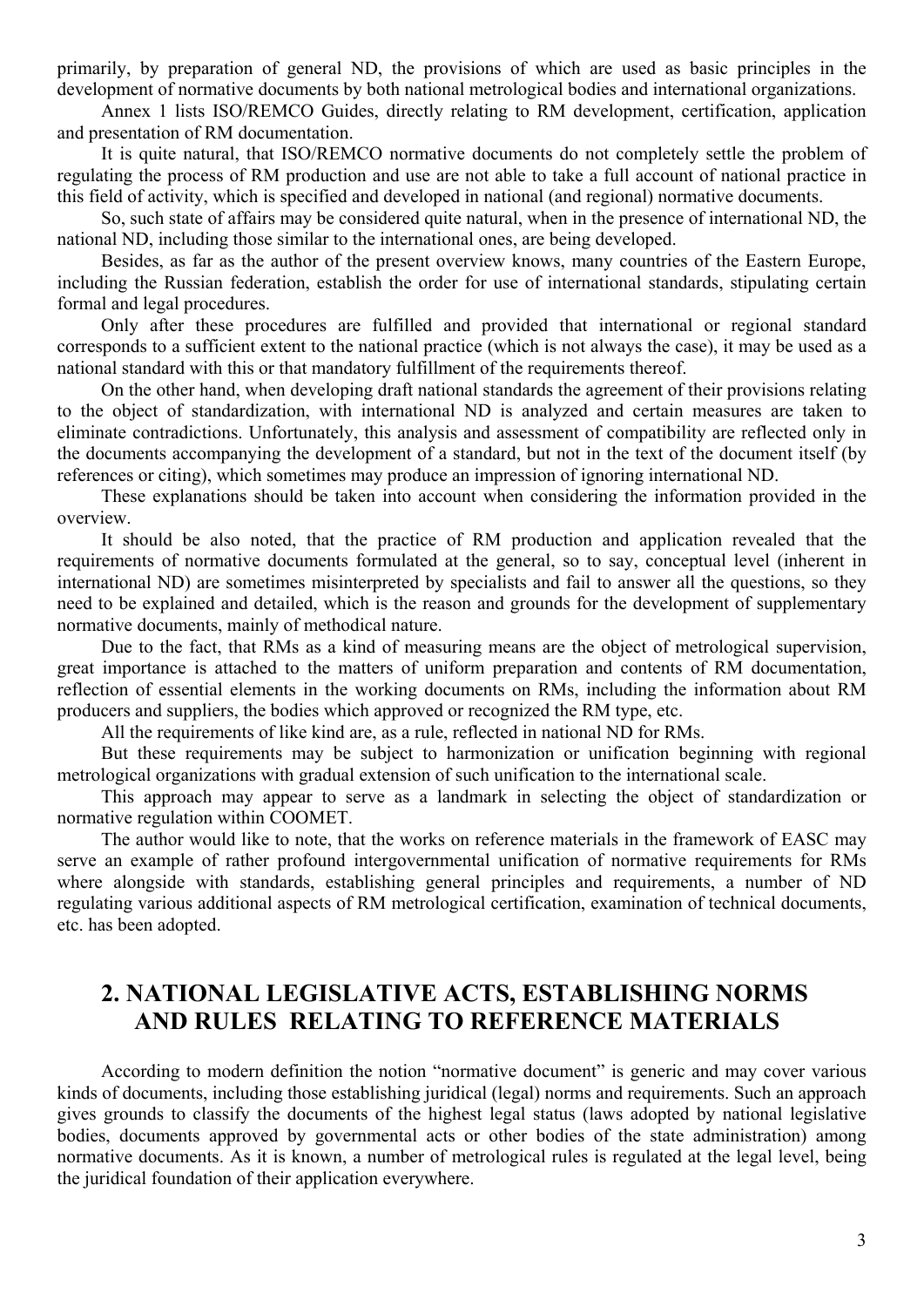The works relating to RM development and use found their reflection in the national legislation of a number of the countries (Russia, Ukraine, R.of Kazakhstan), which forms an important legal foundation in the organization of works in this province. Table 1 gives brief explanations to the provisions of corresponding laws in relevance to the subject under discussion.

The presence of provisions relating to RMs is the basis for setting up organizational frameworks, working bodies to establish the order of works, normative basis, etc., which may be considered a favorable factor contributing to the general organization of works.

In particular, based on the National Law, Cabinet of Ministers of Ukraine approved "Regulations of the State Service of Reference Materials of Composition and Properties of Substances and Materials" (1998), Gosstandart of Ukraine approved "Regulations of a Parent Body of the State Service of Reference Materials" (1999).

In the Russian Federation the following procedural documents have been also prepared and adopted: "Provision Regulations of a Parent Body of the State Service of Reference Materials of Composition and Properties of Substances and Materials" (approved by Gosstandart of Russia in 1998); in the same year methodical document "GSI.The Bodies of State Service of Reference Materials of Composition and Properties of Substances and Materials. General Requirements" (MI 2471-98) was adopted, on the basis of which a network of competent organizations is being established in the branches of industry.

Table 1

| Country    | Law, date of adoption and<br>implementation                              | Contents of the law provisions                                                                                                                                                                                                                                                                                                                                                                                                  |  |
|------------|--------------------------------------------------------------------------|---------------------------------------------------------------------------------------------------------------------------------------------------------------------------------------------------------------------------------------------------------------------------------------------------------------------------------------------------------------------------------------------------------------------------------|--|
| Russia     | "On the ensuring the<br>uniformity of measurements",<br>April 1993       | Clause 12, sub-clause 5 establish the national State<br>Service for reference materials of composition and<br>properties of substances and materials for interregional<br>and interbranch coordination of works on the<br>development and introduction of RMs aimed at the<br>ensuring the uniformity of measurements based on RM<br>use.<br>Clause 12, sub-clause 7 envisages approval of SSRM<br>Regulations by RF government |  |
| Ukraine    | "On metrology and<br>metrological activity",<br>February 1998            | Clause 12 establishes State Service for reference<br>materials of composition and properties;<br>As per cl. 12, sub-clause 9 of SSRM Regulations is<br>subject to approval by Ukranian Cabinet of Ministers.<br>Clause 29 includes metrological examination of<br>technical documents including those on RM in the<br>province of metrological control                                                                          |  |
| Kazakhstan | "On the ensuring the<br>uniformity of measurements",<br><b>June 2000</b> | Clause 15, sub-clause 3 establish the national State<br>Service for reference materials of composition and<br>properties of substances and materials (SSRM)<br>Clause 18 points out the necessity of licensing<br>organizations for RM issue and use.<br>Clause 25 envisages state metrological supervision<br>over RM issue and use.                                                                                           |  |

It should be noted, that national laws, establishing general system of state administration of metrological activity, define separate works and production and economical areas subject to state metrological control and supervision. It is just for this province of state metrological supervision that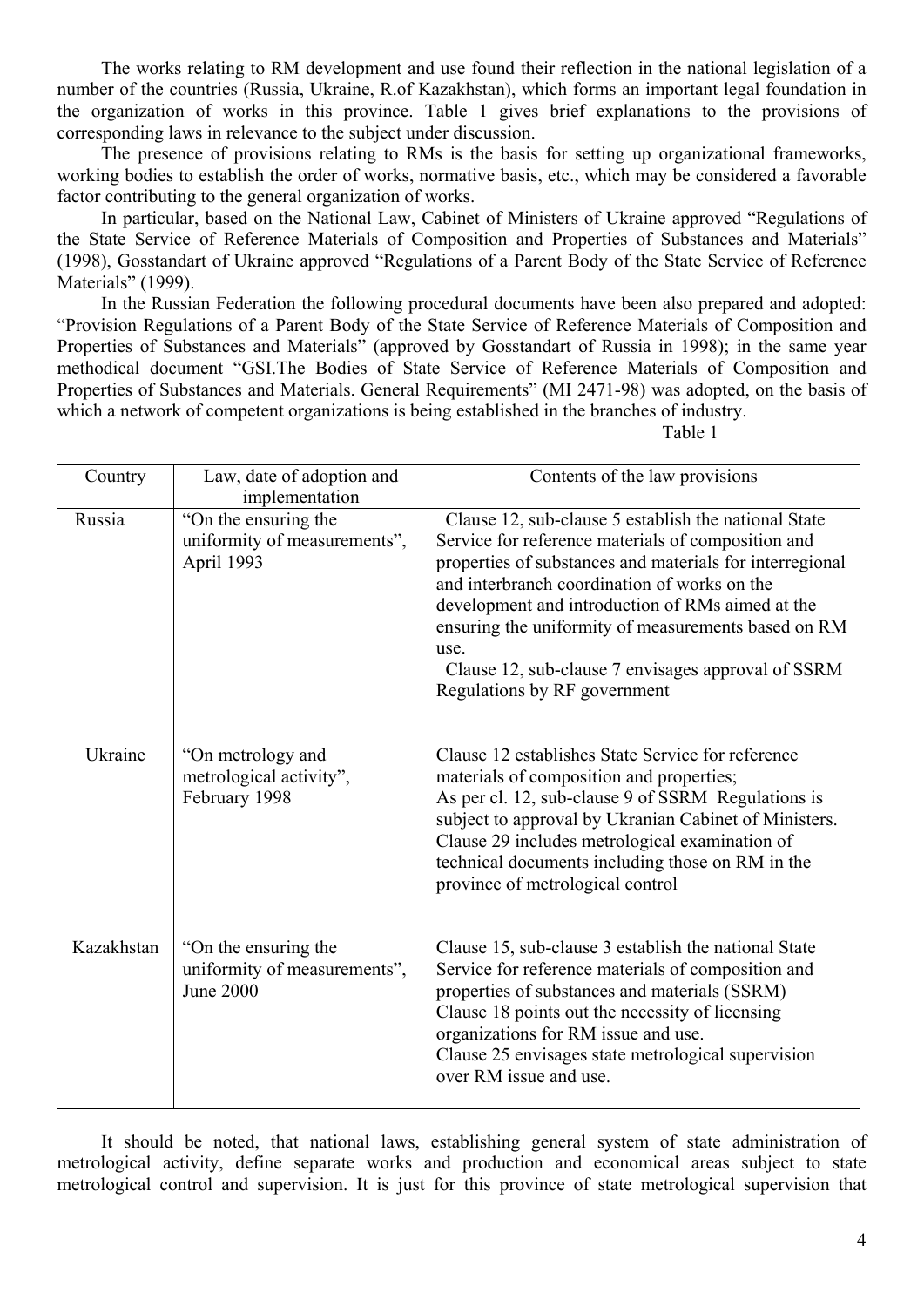mandatory requirements are legislatively established for measurement instruments, measurement procedures, etc. Given in Table 1 the law provisions are related to RMs intended for use in this field.

It should be also noted, that a considerable part of metrological and measurement works on their national scale are not subject to the state metrological control.

Regulation of the order of works, rules and requirements within this second field falls into the province of the branches of national economy and subjects of economical activity, which are given the opportunity to define on their own the extent of mandatory application of national and international standards and to set terms in specific agreements and contracts with partners.

## **3. REGIONAL NORMATIVE DOCUMENTS USED IN COOMET MEMBER-COUNTRIES IN THE WORKS ON THE RM PROBLEM**

Distinguishing feature of the countries' cooperation in regional organizations is that it results in the developments of specific RMs and in the necessity to settle the questions of their mutual recognition since they may be the object of mutual supplies in the countries for the intended use in practical measurements.

That is why, adoption of documents defining the subject-matter of cooperation and establishing procedural order of works and the form of their finalizing is usually the initial procedural stage of cooperation in regional organizations.

It should be noted once again, that underlying ISO/REMCO documents are taken into consideration in the development of regional normative documents, in particular, within the "Reference Materials" subjectfield.

When preparing the present overview, the use was made of the information concerning the documents developed by 3 regional organizations: COOMET, Standards, Measurement and Testing Programme of European Commission and EASC. The titles of the documents, adopted by these organizations are given in table 2.

Special commentary should be given to the European Commission Doc. BCR/01/97.This rather comprehensive (about 60 pages) document contains a highly detailed list of recommendations covering the whole cycle of works on RM production beginning with technical and commercial grounds for RM development, including all technological stages of RM manufacturing and investigation, homogeneity and stability tests, guidelines for RM metrological certification and requirements for presentation of BCR documents.

In other words, this document regulates the whole set of works containing the sections, on which, for example in EASC, separate documents have been adopted (in particular, GOST 8.351, GOST 8.532, RMG 17-96 and GOST 8.315, the latter establishing general conceptual provisions and the sequence of RM development, certification, validation, issue and use).

For rough comparison the contents of Doc. BCR/01/97 and GOST 8.315 (with short explanation of its sections) is given in annexes B and C to this document. The basic principles of both documents are sufficiently well compatible.

At the same time there is a certain distinction between these documents consisting in the nature of their requirements.

If GOST 8.315 contains sufficiently clear and unambiguous provisions and requirements (which is established by general rules for drafting standards), then in Doc BCR/01/97 separate requirements are accompanied by methodical explanations (often very detailed), which is pointed out by the authors in the introduction to the document. Thus, in the introductory part of the document it is noted, that the document is called nether "rules" nor "requirements", because no detailed single set of rules can cover all particular cases encountered in all fields of measurement and testing. However, the document contains a number of clear guidelines and requirements to be observed.

Nearly the same difficulties were encountered by the authors of EASC regional standards, whose separate provisions are also recommendations.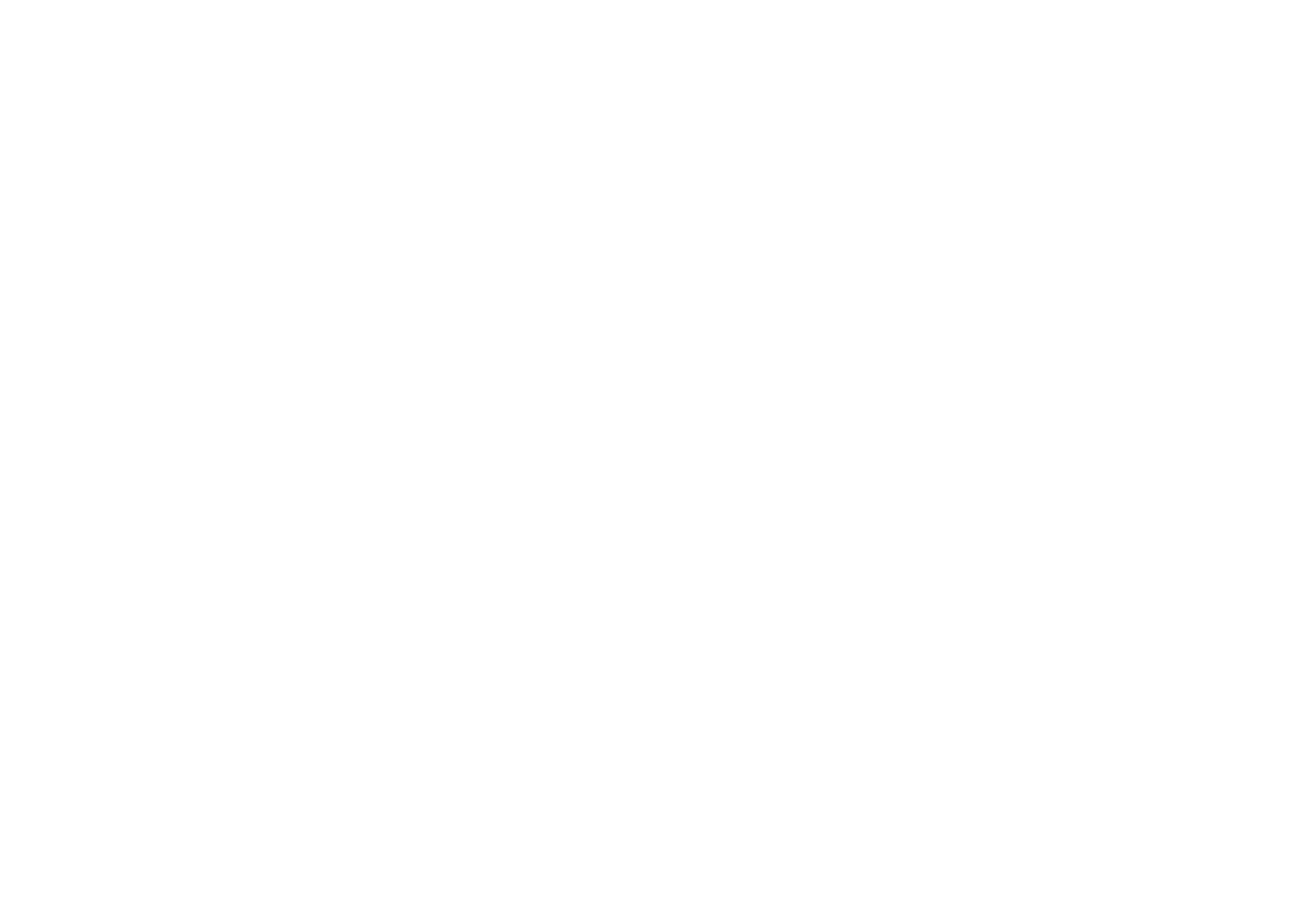|                                        |                                                                                                                                                                                                                                                                                                                                                  | Table 2                                                             |  |
|----------------------------------------|--------------------------------------------------------------------------------------------------------------------------------------------------------------------------------------------------------------------------------------------------------------------------------------------------------------------------------------------------|---------------------------------------------------------------------|--|
| Regional organization                  | Codes and titles of documents                                                                                                                                                                                                                                                                                                                    | <b>Notes</b>                                                        |  |
|                                        | $\mathcal{D}_{\mathcal{L}}$                                                                                                                                                                                                                                                                                                                      | 3                                                                   |  |
| <b>COOMET</b>                          | 1. Memorandum of understanding on development and use of reference materials<br>of composition and properties of substances and materials within COOMET -<br>COOMET D/RM/6-98                                                                                                                                                                    | "D" and "R" mean "document" and<br>"recommendation" respectively.   |  |
|                                        | 2. Procedure for joint development, recognition and registration of reference<br>materials within COOMET - COOMET R/RM/7-98                                                                                                                                                                                                                      |                                                                     |  |
|                                        | 3. Contents and rules of drawing up documents for RMs developed within<br>COOMET - COOMET R/RM/8-98                                                                                                                                                                                                                                              |                                                                     |  |
|                                        | 4. Register of reference materials of composition and properties of substances and<br>materials developed within COOMET - COOMET R/RM/9-98                                                                                                                                                                                                       |                                                                     |  |
| European Commission<br>(SMT Programme) | 5. Gudelines for the production and certification of BCR reference materials –<br>Doc.BCR/01/97<br>Part A. Recommendations to proposers of reference material projects<br>Part B. Guidelines and requirements for the implementation of reference<br>material projects.<br>Part C. Instruction for the preparation of BCR certification reports. | The document is a new version of the<br>document adopted in 1993.   |  |
| <b>EASC</b>                            | 6. Agreement of the development and use of reference materials of composition<br>and properties of substances and materials within the Commonwealth of<br>Independent States, 1992.                                                                                                                                                              |                                                                     |  |
|                                        | 7. Regulations of the intergovernmental reference materials -PMG 16-96.                                                                                                                                                                                                                                                                          | "PMG" and "RMG" mean "rules"<br>and "recommendations" respectively. |  |
|                                        | 8. The order of planning works on a cooperation in the field of production and<br>application of RMs for composition and properties of substances and<br>materials – RMG 17-96                                                                                                                                                                   | The requirements of rules are<br>mandatory.                         |  |
|                                        | 9. Register of intergovernmental RMs. Basic principles – PMG 26-98.                                                                                                                                                                                                                                                                              |                                                                     |  |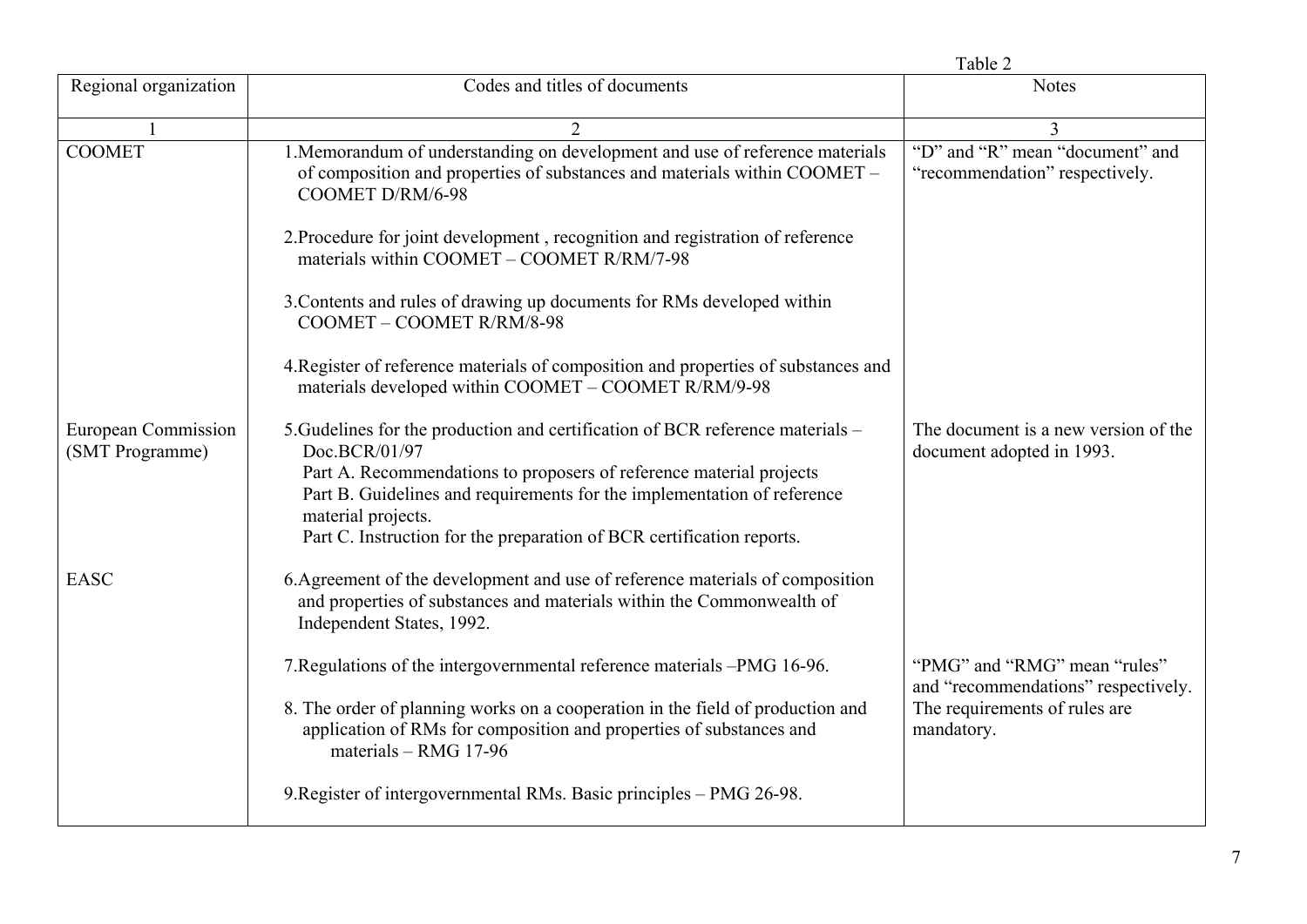| 10. The order and contents of works in conducting metrological examination of do<br>cuments for intergovernmental RMs - RMG 27-29                                                                      |                |
|--------------------------------------------------------------------------------------------------------------------------------------------------------------------------------------------------------|----------------|
| Intergovernmenta (regional) standards adopted by EASC<br>11. GOST 8.315-97 "GSI. Reference materials of composition and properties of<br>substances and materials.                                     |                |
| 12. GOST 8.531-85 "GSI. Homogeneity of reference materials of composition of<br>disperse materials. Measurement procedure.<br>13. GOST 532-85 "GSI. Reference materials of composition and properties. | Under revision |
| Procedure for interlaboratory certification.                                                                                                                                                           | $-\frac{1}{2}$ |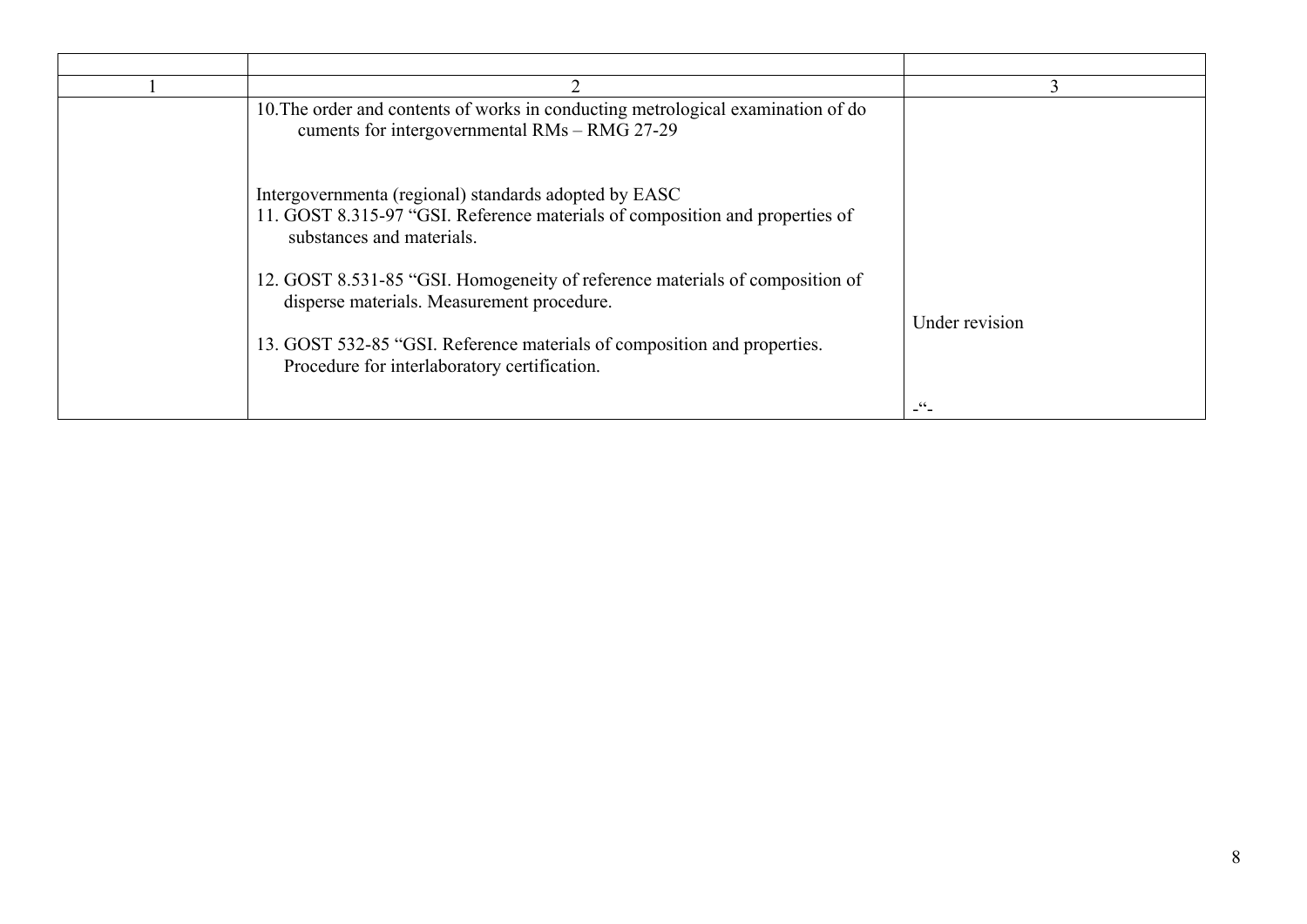There is another important circumstance to be mentioned. Provisions of regional normative documents, listed in table 2 are, undoubtedly, used as guidelines in the work of the organizations concerned. But at the same time a number of regional ND is used in the countries as national ND.

Thus, adopted in Germany is "Guidelines for the production and certification of BAM reference materials" which is a version of the document BCR/01/07, adjusted to the purposes of BAM being actually identical in the structure and in the contents to the latter (with the exception of section 7, items 7.1; 7.2 and section 13, items 13.1; 13.2, part B) and supplemented by Appendix A "Nicht-statistische Überprüfung von vermeintlichen Ausreißern bel chemischen Analysen". Besides, small additions specifying the provisions of the document BCR/01/97, are included in a number of its items. As for EASC documents, they are used as national ones in several countries, which is demonstrated in table 3.

#### Table 3

| Designation of<br>regional ND | The use of ND as national documents |                  |        |         |
|-------------------------------|-------------------------------------|------------------|--------|---------|
|                               | R. of Belarus                       | R. of Kazakhstan | Russia | Ukraine |
| GOST 8.315-97                 |                                     |                  |        |         |
| GOST 8.531-85                 |                                     |                  |        |         |
| GOST 8.532-85                 |                                     |                  |        |         |
| RMG 27-99                     |                                     | -                |        |         |

Note: Full titles of documents are given in table 2.

Active use of EASC regional normative documents as national ones by CIS member-countries is explained, first, by their long , close cooperation in the framework of a single country – the USSR and, second, by the fact, that in intergovernmental standards the opinions of the countries concerned are taken into consideration to a rather full extent.

As it was pointed out at the beginning of this chapter, development of specific RMs, which may be subject to mutual supplies is the key (if not crucial) task of cooperation.

The fact of RM official recognition by competent bodies (representatives) of the countries is of primary importance for their free use in cooperating countries. This circumstance is reflected in underlying documents of COOMET, EASC and in a less explicit manner, in the Guidelines of the European Commission (see table 2, documents under numbers 2,5,7). Besides, EASC Intergovernmental Standard GOST 8.315 establishes unified forms of the documents for such RMs (description, specification and label) for convenience of their further use and control.

Similar requirements are, in fact, established by COOMET documents (document No.3 in table 2) as well as by "part C" of the Guidelines of European Commission, which points out the same logical approach to the settlement of this question.

## **4. NATIONAL NORMATIVE DOCUMENTS USED IN PRACTICAL WORKS ON THE PRODUCTION AND USE OF REFERENCE MATERIALS**

As it was stated above, provisions and requirements of underlying standards need, as a rule, further explanations as applied to the development of specific RM types in view of a great number of RMs and astonishing variety of metrological and technical problems arising in the course of RM development.

All the questions of like kind are subject to regulating in normative ND having, in their majority, the status of recommendations.

RM producers express their interest in such ND and readily use them in practical works.

Subject to regulation in national ND are also procedural and legal questions of RM production and registration, rules of metrological supervision exercised by national metrological services.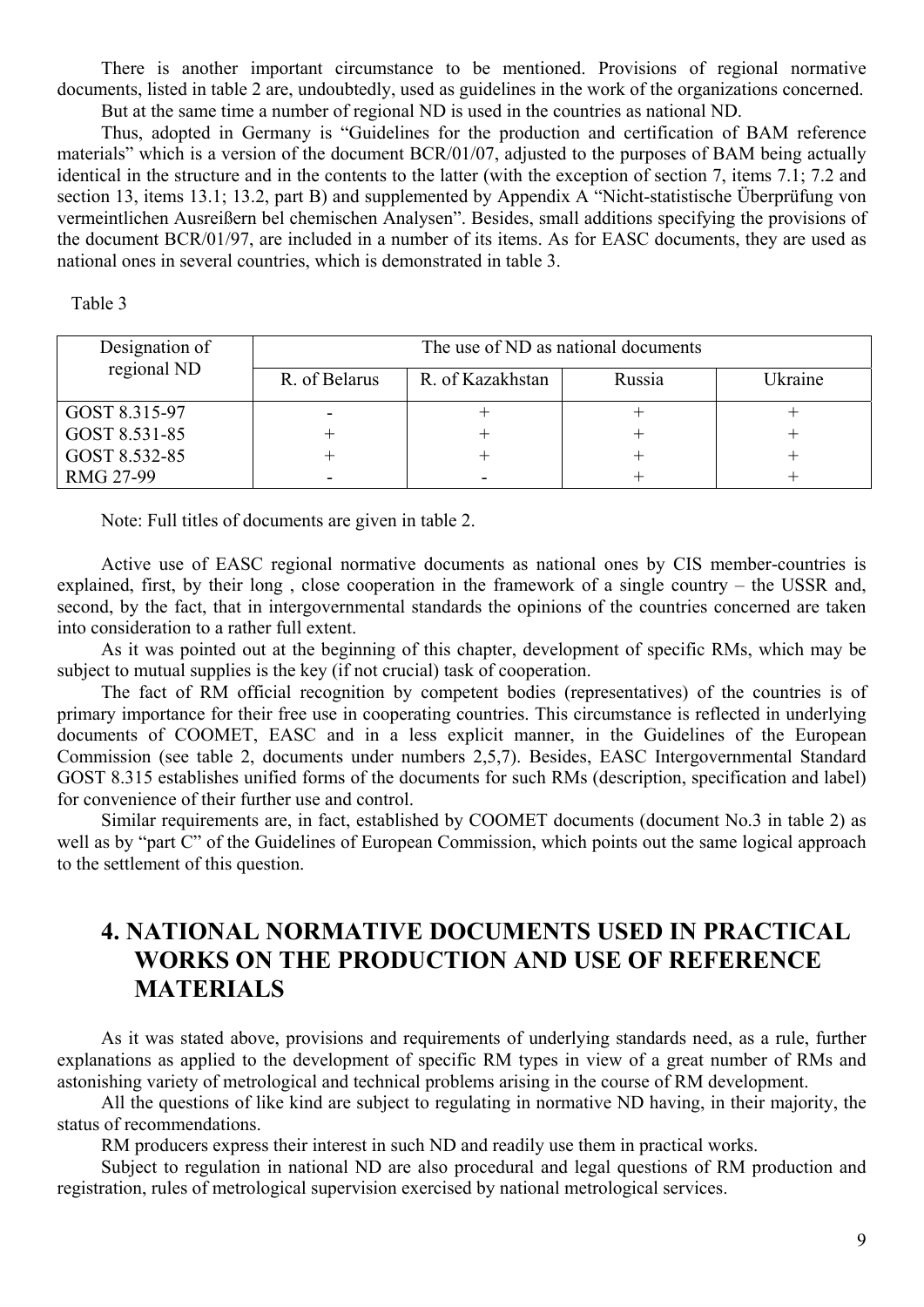<span id="page-9-0"></span>The author of the present overview received the information on the national normative documents from R. of Belarus, Russia and Ukraine<sup>[1](#page-9-0)</sup>.

The list of national ND of these countries is given below. This list should be regarded as a supplement to underlying documents listed in table 3.

### **Republic of Belarus**

1. STB 8005-94, *Reference materials. Basic principles.*

Note: This standard is currently under revision with a view of bringing it in compliance with GOST 8.315.

- 2. MI 1709-87, *Methodical guidelines. Homogeneity of reference materials of solids for spectral analysis.*
- 3. MI 1952-88, *Stability of reference materials of composition of substances and materials. Assessment procedure.*
- 4. MI 2258-93, *Reference materials. Evaluation of metrological characteristics with the use of measurement standards and reference devices.*

## **Russian Federation**

 $\overline{a}$ 

a) Procedural- and- legal ND

- 1. PR 50.2.020-98, *GSI. The order of keeping the National Register of the approved types of reference materials.*
- 2. PR 50.2.021-98, *GSI. Licensing procedure for production and sale of certified reference materials.*
- 3. R 50.2.005-2000,*GSI. Metrological Supervision over RM issue and use. Contents of inspection procedures.*

b) Methodical documents of general nature.

- 4. MI 1952-88, *GSI. Stability of reference materials of composition of substances and materials. Assessment procedure.*
- 5. MI 2258-93, *GSI. Reference materials. Evaluation of metrological characteristics with the use of measurement standards and reference devices.*
- 6. MI 2281-94, *GSI. Sets of reference materials of composition of substances and materials. Intercomparison procedure.*
- 7. MI 2255-95, *GSI. Calibration characteristics of means for measuring composition and properties of substances and materials. Methods of plotting with the use of reference materials.*
- 8. MI 1992-98, *GSI. Metrological certification of reference materials of composition of substances by preparation procedure. Basic principles.*
- 9. MI 2574-2000, *GSI. Reference materials for composition of pure organic substances. Methods of certification. General Principles.*
- 10. MI 2608-2000, *GSI. Contents and preparation of technical documentation for branch and inplant reference materials. General requirements.*
- 11. MI 2589-2000, *GSI. General methodical recommendations on the implementation of GOST 8.315 in the development and use of reference materials.*

Note: Documents in the rank of the rules of metrology (PR) are mandatory; all the others are of a recommendation character.

*<sup>1</sup> In the information received from Kazakhstan it was only mentioned that provisions of general standards are specified at the level of in-plant standards.*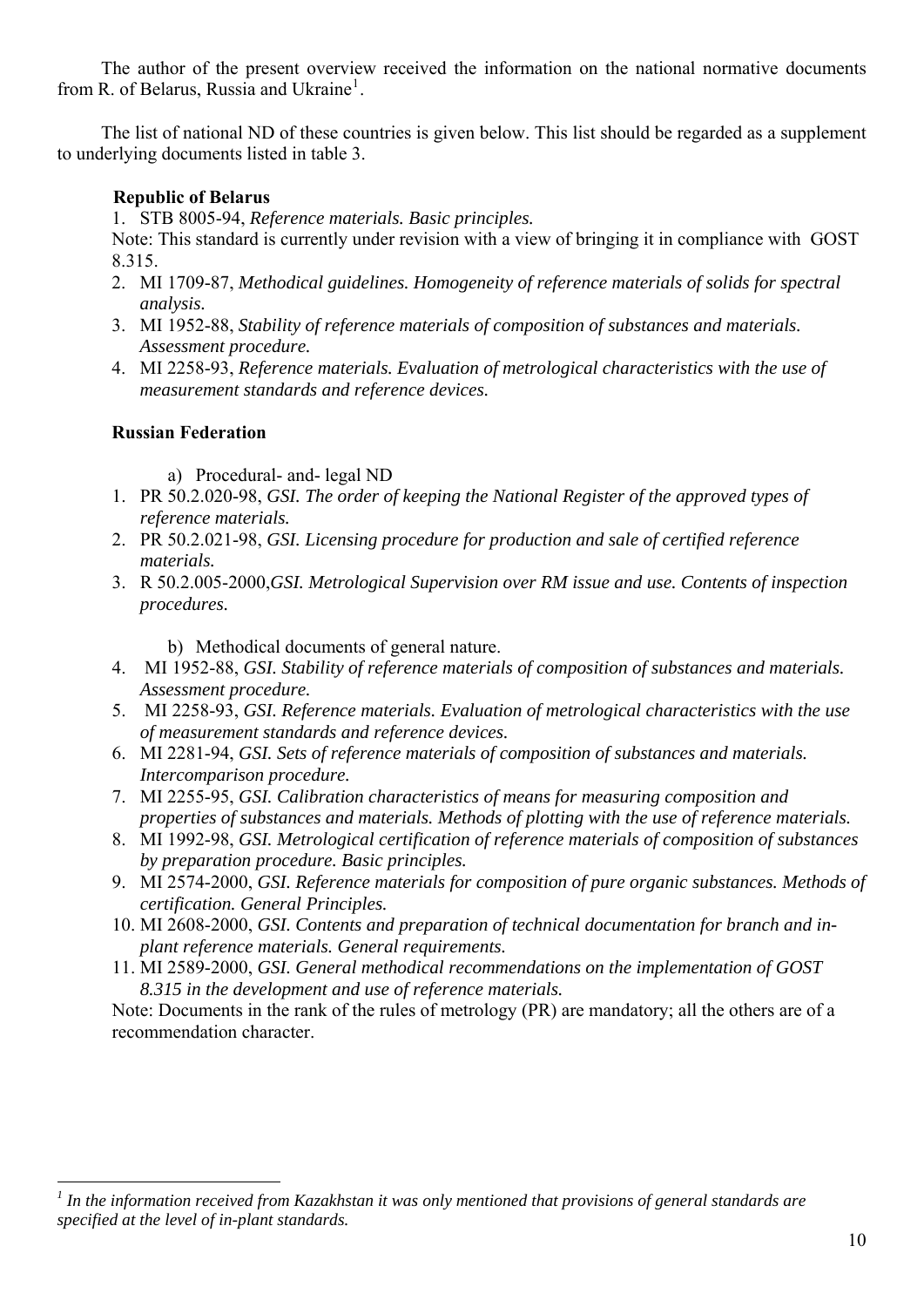## **Ukraine**

a) procedural-and-legal ND

- 1. Regulations of the National Register of measuring devices approved for use in Ukraine (contains a section on reference materials).
- 2. The order of issue of measuring device pattern approval certificates, certificates of Conformity of measuring devices to the approved pattern and certificates of recognition of the approved pattern of measuring devices.
- 3. PMU 15-99, *Instruction on the procedure for accuracy control* of measurement results in measurement laboratories.

b) methodical documents of general nature

- 4. MI 1992-89, *GSI. Reference materials prepared by mixing. Certification by preparation procedure.*
- 5. MI 1952-88, *GSI. Stability of reference materials of composition of substances and materials . Assessment procedure.*
- 6. MI 1709-87, *Methodical guidelines. Homogeneity of reference materials of composition of solids for spectral analysis. Assessment procedure.*

Besides the documents listed above, the use in practical works is made of a number of general metrological documents, establishing metrological terminology, the rules of processing measurement results, requirement for the contents of measurement procedures, the rules of verification of measuring devices , etc., which in view of their general nature are not mentioned here.

It is easy to make a conclusion from the titles of these documents about the subject they regulate. Any comments concerning their contents seem not to be feasible at the stage of preliminary analysis.

## **5. GENERAL CONCLUSIONS AND PROPOSALS**

The study of the set of normative documents used by the countries cooperating in COOMET within the subject-field "Development and Use of Reference Materials of Composition and Properties of Substances and Materials" makes it possible to arrive at some general conclusions.

 1.The works on the RM development and use in COOMET member-countries hold a prominent place among general metrological problems and in a number of the countries they are subject to legal regulation.

 2. By the present moment underlying normative documents, both international, regional and national establishing sufficiently agreed common conception of reference materials and reflecting their role and place in the system of measurement assurance, have been developed and adopted.

ND of general nature, in principle, lack contradictions which would serve the grounds for their amendment and revision.

3. As a whole, the stock of ND directly relating to the subject-matter of cooperation within COOMET, numbers about 40 documents including more than 20 national ones, which is the evidence of active work of metrological bodies concerned with this problem.

4. In regional organizations primary emphasis is placed on the first stages of works on RM production: demonstration of the feasibility of the project, specification of technical requirements for RMs, organization of carrying out and completion of the works.

5.General analysis of the stock of national ND allows to reveal the coincidence of the scope and the subject-matter of a number of documents: in one way or another they regulate the most important stages of work in the RM production: homogeneity and stability testing, procedure for metrological certification of RMs, technique for comparison of RM metrological characteristics, which points out to the feasibility of their unification.

The listed above general conclusions make it possible to formulate some ideas relating to the improvement of normative foundation of cooperation within COOMET.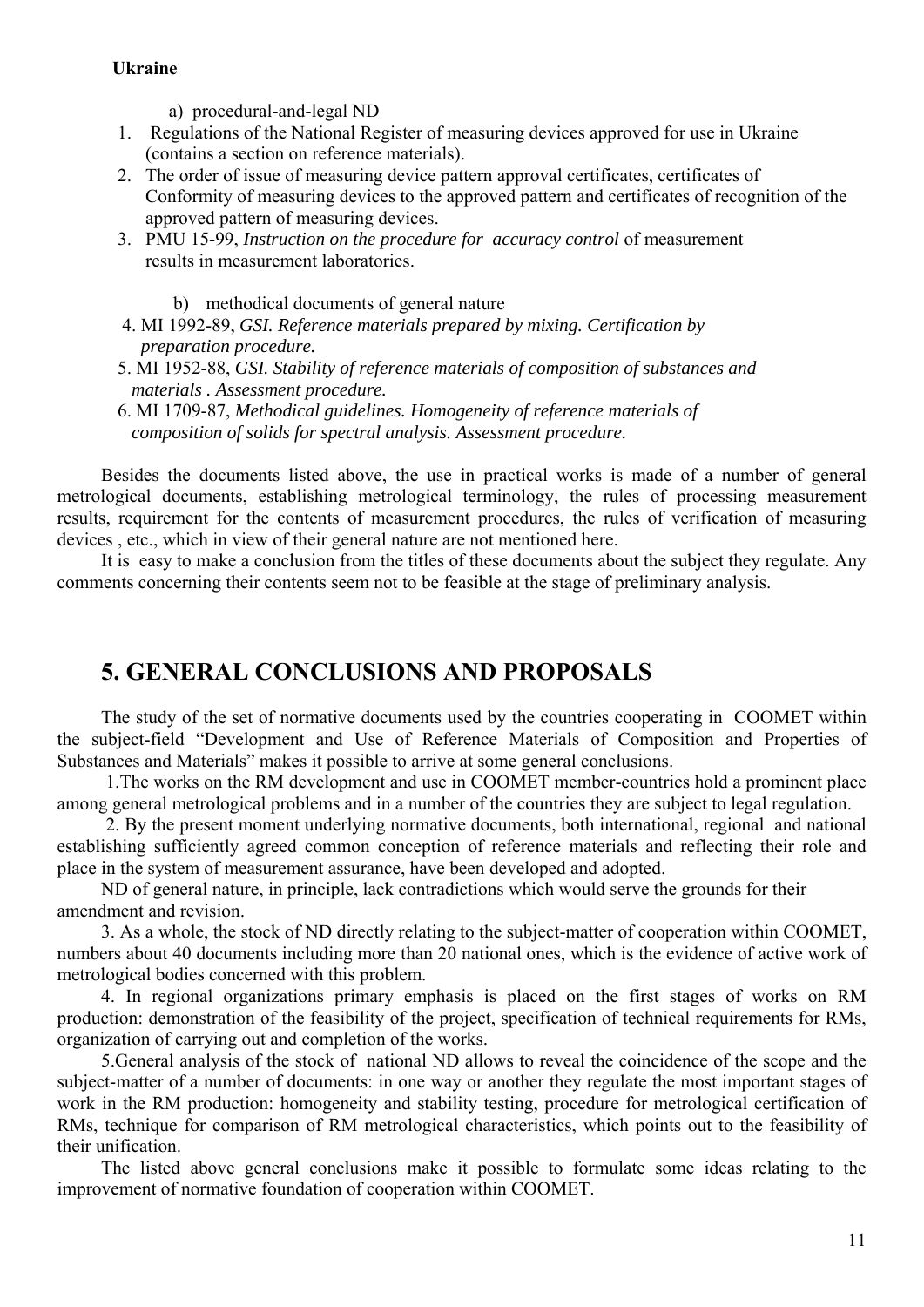At present this normative foundation is in principle made up by 2 COOMET working documents (see Table 2, p.p.2 and 3), which regulate the order proper and technology of works. The task of agreement of technical requirements for RMs to be developed is delegated to cooperating partners as well as of agreement of certification programmes and procedures, the scope and nature of investigation of RM material properties, etc. ND to be appealed to by the partners in settling disputable questions are missing in COOMET. The availability of such documents would be useful to substantiate the point of view. These are documents specifying the requirements for RM certification programmes and procedures, methods of homogeneity and stability testing and probably procedures for RM comparison with similar RMs of, for example, cooperating or third countries.

To facilitate and speed up the adoption of COOMET ND of the kind, it would be feasible to use the already existing regional and national ND as the first drafts with further amendment (if any) and adoption as COOMET ND.

As an example GOST 8.531, GOST 8.532 being revised and RMG 27-99 , MI 1992-98 in force may be considered as the first drafts.

The possibility and feasibility of such works may be discussed at the meeting of COOMET contactpersons.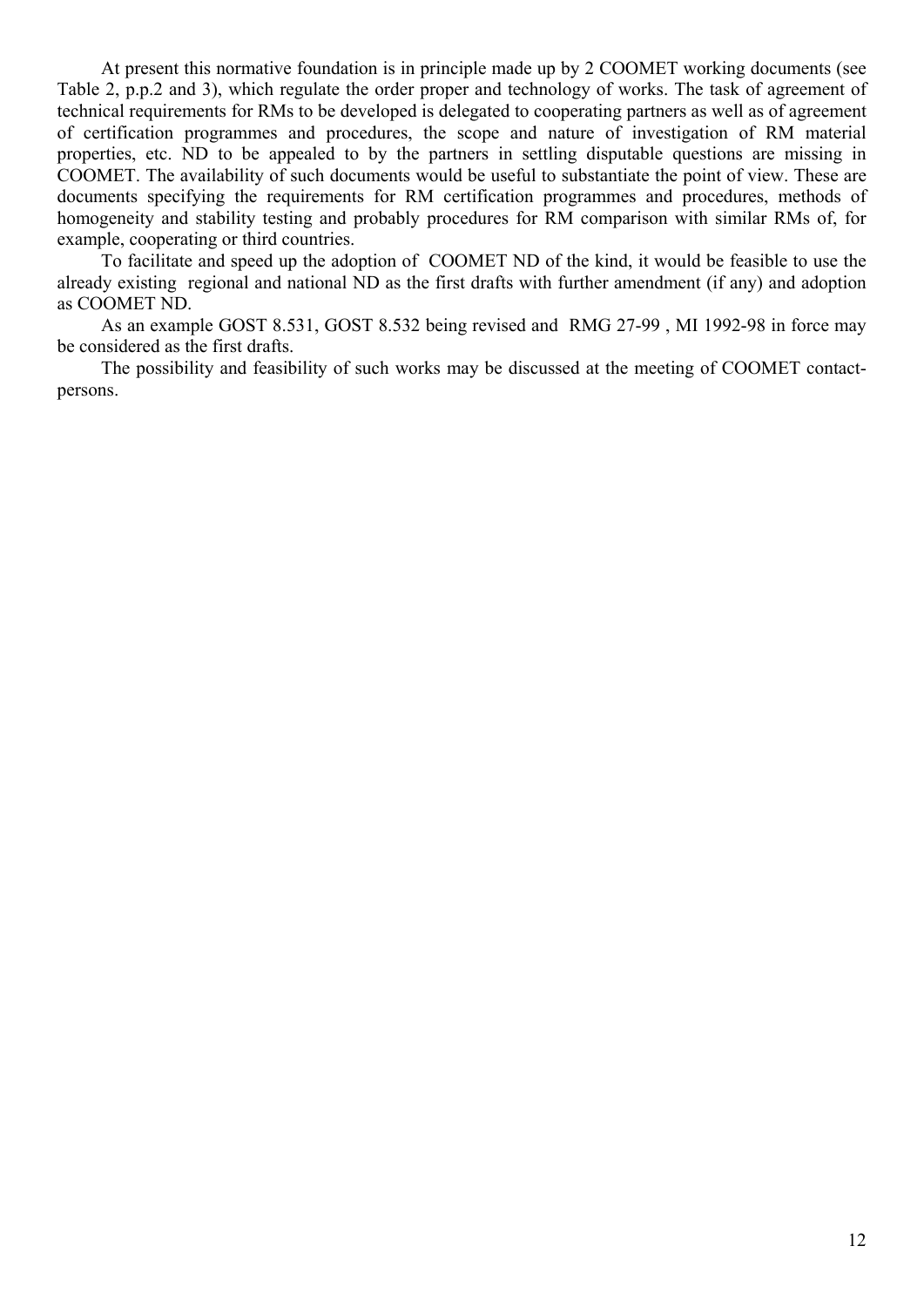## **ANNEX A LIST OF ISO/REMCO NORMATIVE DOCUMENTS**

- 1. ISO Guide 30:1992, *Terms and definitions used in connection with reference materials.*
- 2. ISO Guide 31: 2000, *Contents of certificates of reference materials.*
- 3. ISO Guide 32: 1997, *Calibration in analytical chemistry and use of reference materials.*
- 4. ISO Guide 33:2000, *Uses of reference materials.*
- 5. ISO Guide 34: 2000, *Quality system guidelines for the production of reference materials.*
- 6. ISO Guide 35: 1987, *Certification of reference materials- General and statistical principles.*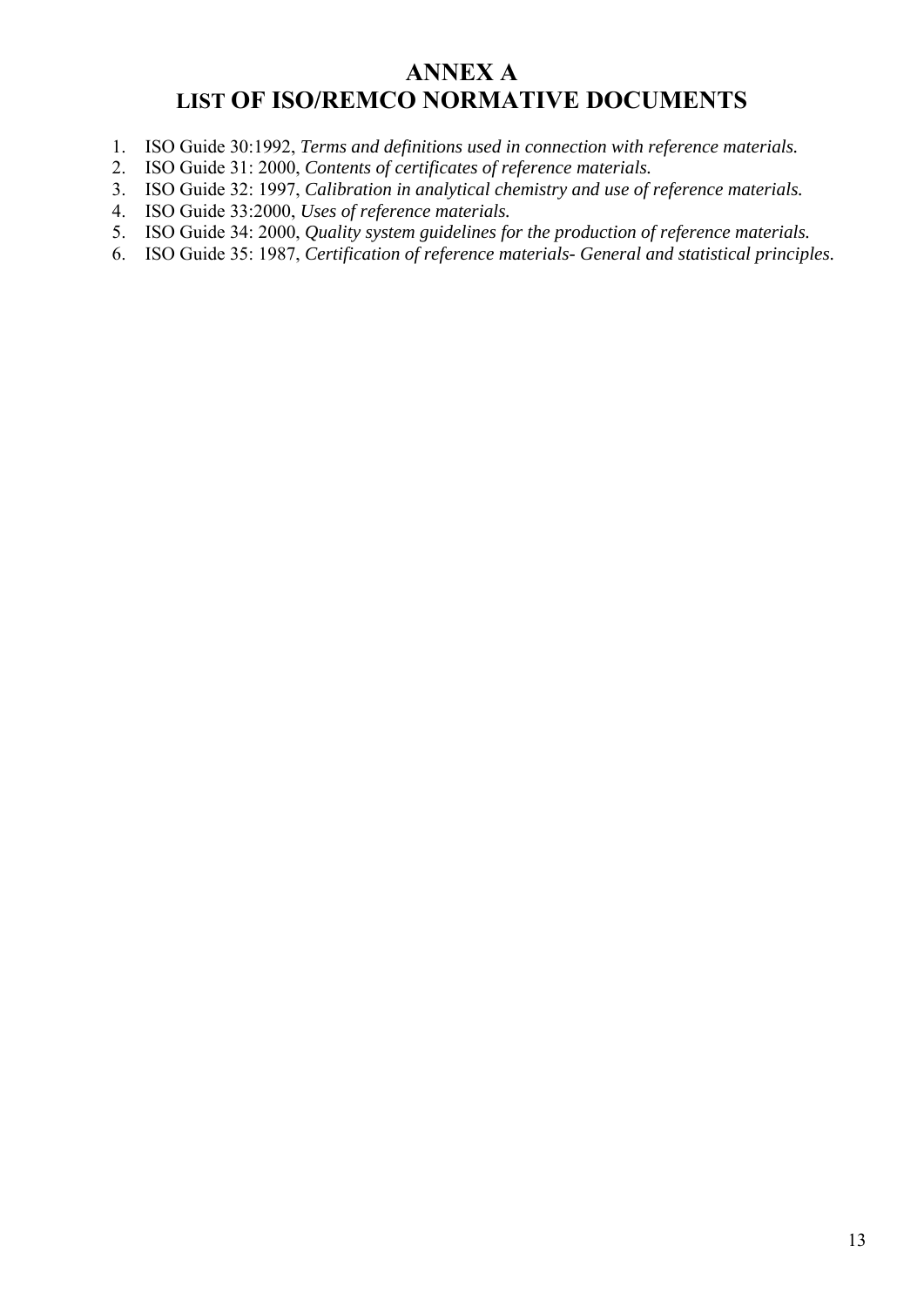## **ANNEX B GUIDELINES FOR THE PRODUCTION AND CERTIFICATION OF BCR REFERENCE MATERIALS**

### **CONTENTS**

#### 1. INTRODUCTION

- 1.1 Scope of this document
- 1.2 Important notes
- 1.3 Contact persons

Part A Recommendations to -proposers of BCR certification projects

#### 2. SPECIFICATION OF THE OBJECTIVES

- 2.1 Definition of the needs (intended use; specifications; realistic cost)
- 2.2 Options available for certification of a quantity which is fully defined by a number and a unit
- 2.3 Certification of an "operationally defined" quantity or property (i.e. one whose definition implies the application of a standard procedure)
	- 2.4 Notes

#### 3. PLANNING OF A FEASIBILITY STUDY

- 3.1 Go / no-go decision points
- 3.2 Preliminary test batch
- 3.3 Stability testing
- 3.4 Preliminary intercomparison(s)
- 3.5 Alternatives routes in the workprogramme

#### 4. PLANNING OF THE PREPARATION OF THE MATERIAL

- 4.1 Quantities
- 4.2 Method of preparation .
- 4.3 Packaging: sealed containers
- 4.4 Indicators for improper handling
- 4.5 Labelling of "dangerous" materials
- 4.6 Requested information
- 4.7 Storage of samples for later reference

## 5. PLANNING OF THE TESTING OF THE MATERIAL

- 5.1 Homogeneity testing
- 5.2 Stability testing

#### 6. PLANNING OF THE CERTIFICATION EXERCISE AND RELATED TASKS

- 6.1 The participants
- 6.2 Quality and traceability
- 6.3 The methods
- 6.4 Number of replicates per laboratory/method
- 6.5 Data evaluation; formal certification .
- 6.6 Tasks related to storage and distribution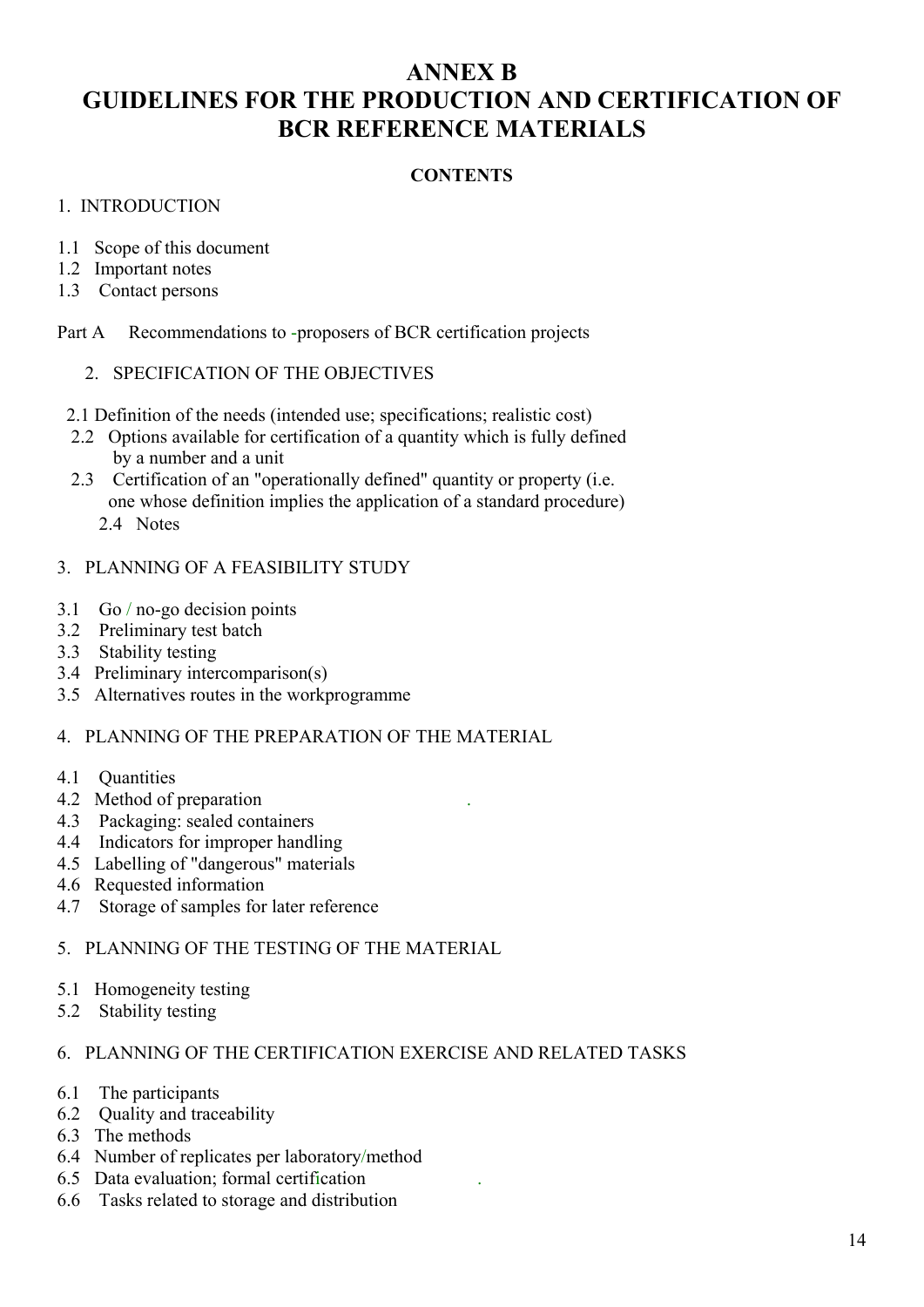## Part B Guidelines for the implementation of BCR certification projects

### 7. THE FEASBILITY STUDY

- 7.1 The material, its packaging, its stability
- 7.2 The intercomparison

### 8. PRODUCTION OF THE BATCH OF REFERENCE MATERIAL

- 8.1 Method of production
- 8.2 Packaging in units
- 8.3 Labelling and numbering

### 9. HOMOGENEITY TESTING

- 9.1 Selection of samples
- 9.2 Number of samples to be measured for the homogeneity test
- 9.3 Sample size
- 9.4 Nested design
- 9.5 Contribution to the uncertainty
- 9.6 Notes

#### 10. STABILITY TESTING

- 10.1 Limited validity (expiry date) ?
- 10.2 Long-term stability monitoring
- 10.3 Possible degradation of the material during transport

## 11. THE CERTIFICATION MEASUREMENTS

- 11.1 Traceability
- 11.2 Quality assurance

## 12. EVALUATION OF THE RESULTS

- 12.1 Technical discussion of the results
- 12.2 Calculation of the certified value and its uncertainty

### 13**.** ASSISTANCE TO STORAGE - DISTRIBUTION - STABILITY MONITORING

- 13.1 The certification documents
- 13.2 Assistance to the tasks of IRMM

### Part C Instructions for the preparation of BCR certification documents

#### 14**.** INSTRUCTIONS RELATED TO THE PRESENTATION OF THE REPORT

- 14.1 Style
- 14.2 Lay-out and typing instructions
- 14.3 Hie presentation of quantities

### 15. THE CONTENTS OF A CERTIFICATION REPORT

15.1 Abstract 15.2 Table of contents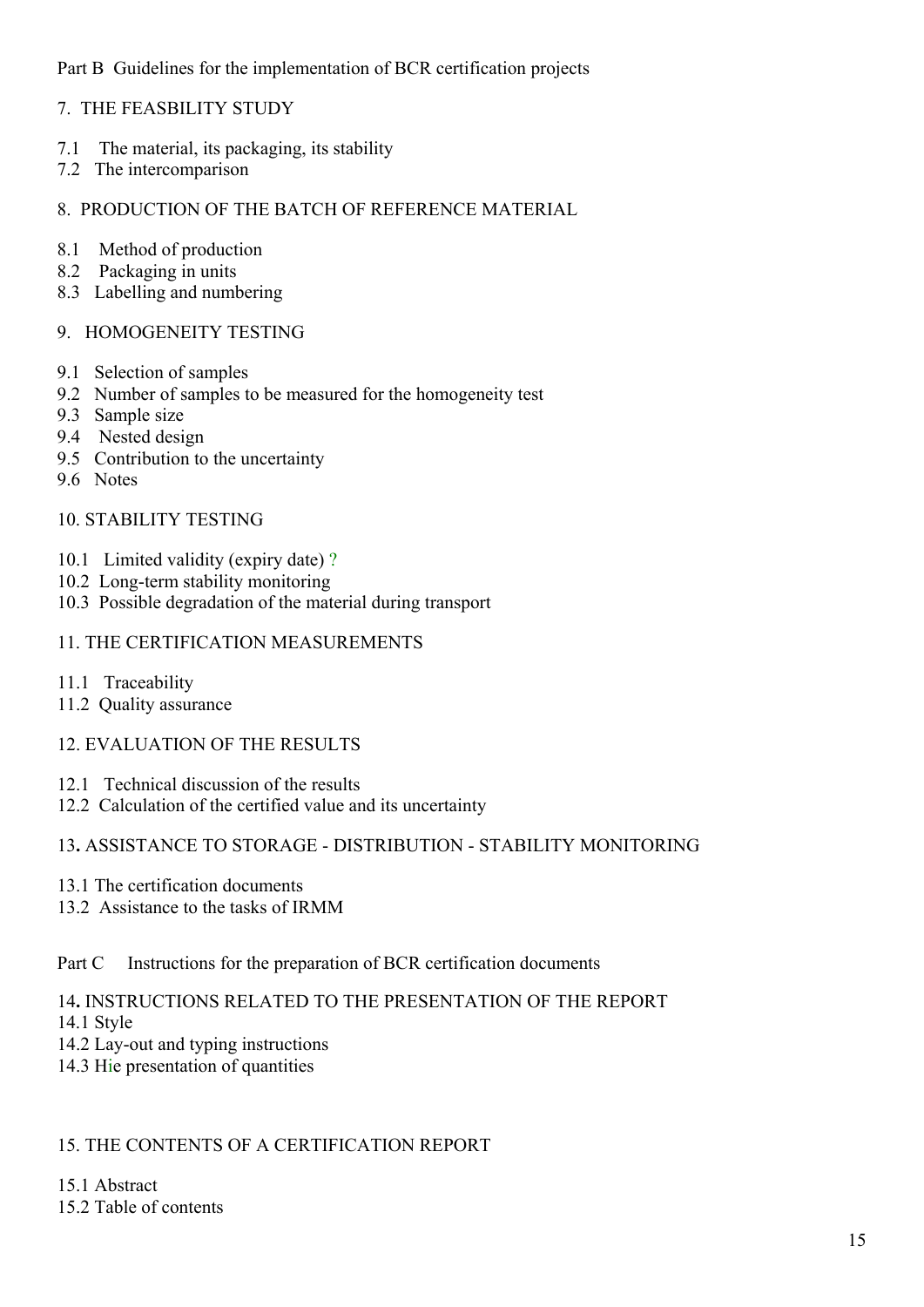- 15.3 List of abbreviations and symbols
- 15.4 Introduction
- 15.5 List of the participating laboratories
- 15.6 Preliminary studies / feasibility study
- 15.7 The preparation and packaging of the material
- 15.8 Homogeneity testing
- 15.9 The description of the stability test
- 15.10 The certification measurements
- 15.11 Technical evaluation of the data
- 15.12 The calculation of certified value and its uncertainty
- 15.13 References
- 15.14 The instructions for use
- 15.15 Annexes

THE CERTIFICATES (а)

17. REFERENCE